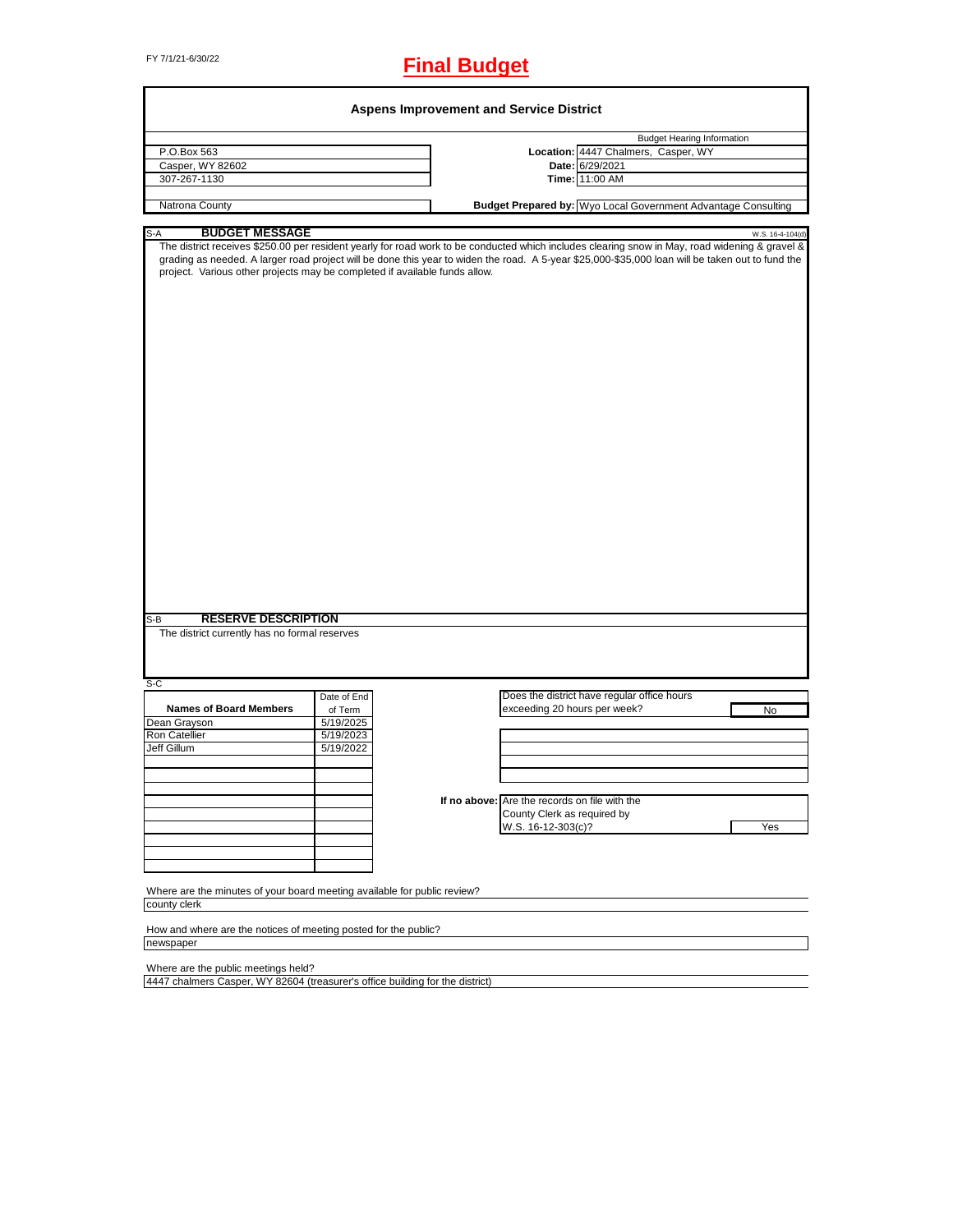### **FINAL BUDGET SUMMARY**

|       | <b>OVERVIEW</b>                                             | 2019-2020<br>Actual | 2020-2021<br>Estimated | 2021-2022<br>Proposed | Final Approval |
|-------|-------------------------------------------------------------|---------------------|------------------------|-----------------------|----------------|
|       |                                                             |                     |                        |                       |                |
| $S-1$ | <b>Total Budgeted Expenditures</b>                          | \$22.737            | \$10.935               | \$20,935              | \$46,335       |
| $S-2$ | <b>Total Principal to Pay on Debt</b>                       | \$0                 | \$0                    | \$0                   | \$5,600        |
| $S-3$ | <b>Total Change to Restricted Funds</b>                     | \$0                 | \$0                    | \$0                   | \$0            |
|       |                                                             |                     |                        |                       |                |
| $S-4$ | <b>Total General Fund and Forecasted Revenues Available</b> | \$17,952            | \$17,053               | \$21,118              | \$56,118       |
|       |                                                             |                     |                        |                       |                |
| $S-5$ | Amount requested from County Commissioners                  | \$14,649            | \$13,750               | \$13,750              | \$13,750       |
|       |                                                             |                     |                        |                       |                |
| $S-6$ | <b>Additional Funding Needed:</b>                           |                     |                        | \$0                   | \$0            |

| <b>REVENUE SUMMARY</b> |                                                                                 | 2019-2020    | 2020-2021       | 2021-2022       | <b>Final Approval</b>                   |
|------------------------|---------------------------------------------------------------------------------|--------------|-----------------|-----------------|-----------------------------------------|
|                        |                                                                                 | Actual       | Estimated       | Proposed        |                                         |
|                        |                                                                                 |              |                 |                 |                                         |
| $S-7$                  | <b>Operating Revenues</b>                                                       | \$0          | \$0             | \$0             | \$0                                     |
| $S-8$                  | Tax levy (From the County Treasurer)                                            | \$14,649     | \$13,750        | \$13.750        | \$13,750                                |
| $S-9$                  | <b>Government Support</b>                                                       | \$0          | \$0             | \$0             | \$0                                     |
| $S-10$                 | Grants                                                                          | \$0          | \$0             | \$0             | \$0                                     |
| $S-11$                 | Other County Support (Not from Co. Treas.)                                      | \$0          | \$0             | $\overline{50}$ | \$0                                     |
| $S-12$                 | <b>Miscellaneous</b>                                                            | \$0          | \$0             | \$0             | \$0                                     |
| $S-13$                 | <b>Other Forecasted Revenue</b>                                                 | \$0          | \$0             | \$0             | $\overline{50}$                         |
|                        |                                                                                 |              |                 |                 |                                         |
| $S-14$                 | <b>Total Revenue</b>                                                            | \$14,649     | \$13,750        | \$13,750        | \$13,750                                |
| FY 7/1/21-6/30/22      |                                                                                 |              |                 |                 | Aspens Improvement and Service District |
|                        | <b>EXPENDITURE SUMMARY</b>                                                      | 2019-2020    | 2020-2021       | 2021-2022       | <b>Final Approval</b>                   |
|                        |                                                                                 | Actual       | Estimated       | Proposed        |                                         |
|                        |                                                                                 | \$21,802     | \$10,000        |                 | \$20,000                                |
| $S-15$                 | <b>Capital Outlay</b><br><b>Interest and Fees On Debt</b>                       | \$0          | \$0             | \$20,000<br>\$0 | \$400                                   |
| $S-16$                 |                                                                                 |              |                 |                 |                                         |
| $S-17$                 | Administration                                                                  | \$935<br>\$0 | \$935<br>\$0    | \$935<br>\$0    | \$935                                   |
| $S-18$                 | <b>Operations</b><br><b>Indirect Costs</b>                                      | \$0          | $\overline{50}$ | $\overline{30}$ | \$25,000<br>\$0                         |
| $S-19$                 |                                                                                 | \$0          | \$0             | \$0             | \$0                                     |
| <b>S-20R</b>           | <b>Expenditures paid by Reserves</b>                                            |              |                 |                 |                                         |
| $S-20$                 | <b>Total Expenditures</b>                                                       | \$22,737     | \$10,935        | \$20,935        | \$46,335                                |
|                        |                                                                                 | 2019-2020    | 2020-2021       | 2021-2022       |                                         |
|                        | <b>DEBT SUMMARY</b>                                                             | Actual       | Estimated       | Proposed        | <b>Final Approval</b>                   |
|                        |                                                                                 |              |                 |                 |                                         |
| $S-21$                 | <b>Principal Paid on Debt</b>                                                   | \$0          | \$0             | \$0             | \$5,600                                 |
|                        |                                                                                 |              |                 |                 |                                         |
|                        | <b>CASH AND INVESTMENTS</b>                                                     | 2019-2020    | 2020-2021       | 2021-2022       | <b>Final Approval</b>                   |
|                        |                                                                                 | Actual       | Estimated       | Proposed        |                                         |
|                        | <b>TOTAL GENERAL FUNDS</b>                                                      |              | \$3,303         | \$7,368         | \$42,368                                |
| $S-22$                 |                                                                                 | \$3,303      |                 |                 |                                         |
|                        |                                                                                 |              |                 |                 |                                         |
| $S-23$                 | <b>Summary of Reserve Funds</b><br><b>Beginning Balance in Reserve Accounts</b> |              |                 |                 |                                         |
| $S-24$                 | a. Sinking and Debt Service Funds                                               | \$0          | \$0             | \$0             | \$0                                     |
| $S-25$                 | b. Reserves                                                                     | \$0          | \$0             | \$0             | \$0                                     |
| $S-26$                 | c. Bond Funds                                                                   | \$0          | \$0             | \$0             | \$0                                     |
|                        | Total Reserves (a+b+c)                                                          | \$0          | \$0             | \$0             | \$0                                     |
| 0.07                   | American the local dealership of                                                |              |                 |                 |                                         |

S-27 **Amount to be added**  S-28 a. Sinking and Debt Service Funds \$0 \$0 \$0 \$0 S-29 b. Reserves \$0 \$0 \$0 \$0 S-30 c. Bond Funds<br> **Solution Solution Solution Solution Solution Solution Solution Solution Solution Solution Solution Solution Solution Solution Solution Solution Solution Solution Solution Solution Solution Solution Sol** 

Total to be added (a+b+c)

S-31 **Subtotal** \$0 \$0 \$0 S-32 **Less Total to be spent** \$0 \$0 \$0 \$0 S-33 **TOTAL RESERVES AT END OF FISCAL YEAR** 

*End of Summary*

*Budget Officer / District Official (if not same as "Submitted by")*

Date adopted by Special District

Casper, WY 82602 **DISTRICT ADDRESS:** P.O.Box 563 **PREPARED BY:** Wyo Local Government Advantagent Advantage Consulting Consulting Consulting Consulting Consulting Consulting Consulting Consulting Consulting Consulting Consulting Consulting

**DISTRICT PHONE:** 307-267-1130

1/23/19 *Form approved by Wyoming Department of Audit, Public Funds Division Prepared in compliance with the Uniform Municipal Fiscal Procedures Act (W.S. 16-4-101 through 124) as it applies.*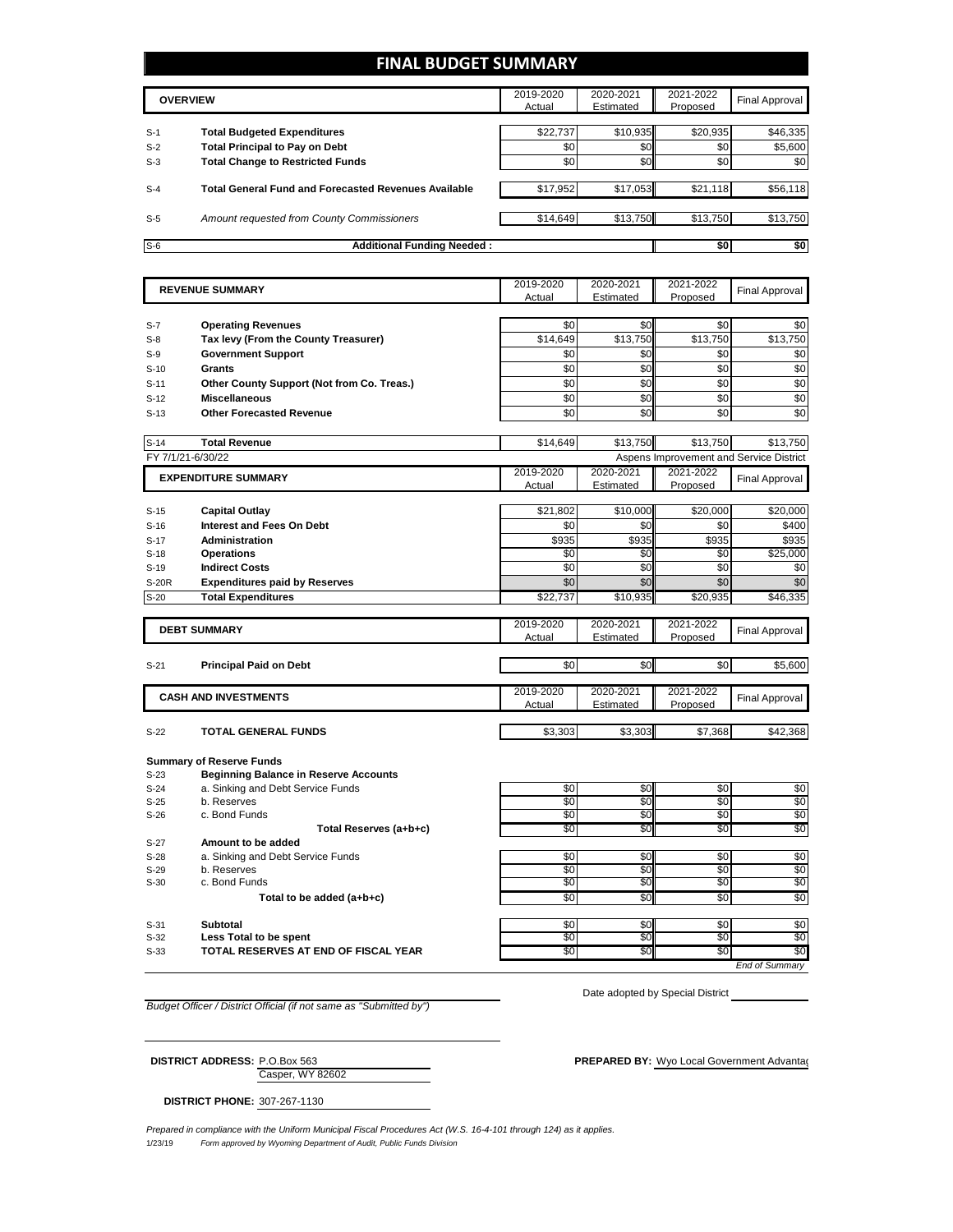Aspens Improvement and Service District

**FYE** 6/30/2022

|           | <b>NAME OF DISTRICT/BOARD</b>                  |                                 |                     |                        |                       |                       |
|-----------|------------------------------------------------|---------------------------------|---------------------|------------------------|-----------------------|-----------------------|
|           | <b>PROPERTY TAXES AND ASSESSMENTS</b>          |                                 |                     |                        |                       |                       |
|           |                                                | <b>DOA Chart</b><br>of Accounts | 2019-2020<br>Actual | 2020-2021<br>Estimated | 2021-2022<br>Proposed | <b>Final Approval</b> |
| $R-1$     | <b>Property Taxes and Assessments Received</b> |                                 |                     |                        |                       |                       |
| $R-1.1$   | Tax Levy (From the County Treasurer)           | 4001                            | \$14.649            | \$13,750               | \$13,750              | \$13,750              |
| $R-1.2$   | Other County Support (see note on the right)   | 4005                            |                     |                        |                       |                       |
|           | <b>FORECASTED REVENUE</b>                      |                                 |                     |                        |                       |                       |
|           |                                                | <b>DOA Chart</b>                | 2019-2020           | 2020-2021              | 2021-2022             |                       |
|           |                                                | of Accounts                     | Actual              | Estimated              | Proposed              | <b>Final Approval</b> |
| $R-2$     | <b>Revenues from Other Governments</b>         |                                 |                     |                        |                       |                       |
| $R - 2.1$ | <b>State Aid</b>                               | 4211                            |                     |                        |                       |                       |
| $R - 2.2$ | Additional County Aid (non-treasurer)          | 4237                            |                     |                        |                       |                       |
|           | R-2.3 City (or Town) Aid                       | 4237                            |                     |                        |                       |                       |
| $R - 2.4$ | Other (Specify)                                | 4237                            |                     |                        |                       |                       |
| $R - 2.5$ | <b>Total Government Support</b>                |                                 | \$0                 | \$0                    | \$0                   | \$0                   |
| $R-3$     | <b>Operating Revenues</b>                      |                                 |                     |                        |                       |                       |
| $R - 3.1$ | <b>Customer Charges</b>                        | 4300                            |                     |                        |                       |                       |
| $R-3.2$   | Sales of Goods or Services                     | 4300                            |                     |                        |                       |                       |
| $R - 3.3$ | <b>Other Assessments</b>                       | 4503                            |                     |                        |                       |                       |
| $R - 3.4$ | <b>Total Operating Revenues</b>                |                                 | $\overline{50}$     | \$0                    | \$0                   | \$0                   |
| $R-4$     | Grants                                         |                                 |                     |                        |                       |                       |
| $R - 4.1$ | <b>Direct Federal Grants</b>                   | 4201                            |                     |                        |                       |                       |
| R-4.2     | <b>Federal Grants thru State Agencies</b>      | 4201                            |                     |                        |                       |                       |
| $R - 4.3$ | <b>Grants from State Agencies</b>              | 4211                            |                     |                        |                       |                       |
| $R - 4.4$ | <b>Total Grants</b>                            |                                 | \$0                 | \$0                    | \$0                   | \$0                   |
| $R-5$     | <b>Miscellaneous Revenue</b>                   |                                 |                     |                        |                       |                       |
| $R - 5.1$ | Interest                                       | 4501                            |                     |                        |                       |                       |
| $R - 5.2$ | Other: Specify                                 | 4500                            |                     |                        |                       |                       |
| $R - 5.3$ | Other: Additional                              |                                 |                     |                        |                       |                       |
| $R - 5.4$ | <b>Total Miscellaneous</b>                     |                                 | \$0                 | \$0                    | \$0                   | \$0                   |
| $R - 5.5$ | <b>Total Forecasted Revenue</b>                |                                 | \$0                 | \$0                    | \$0                   | \$0                   |
| $R-6$     | <b>Other Forecasted Revenue</b>                |                                 |                     |                        |                       |                       |
| $R-6.1$   | a. Other past due as estimated by Co. Treas.   | 4004                            |                     |                        |                       |                       |
| $R-6.2$   | b. Other forecasted revenue (specify):         |                                 |                     |                        |                       |                       |
| $R-6.3$   |                                                | 4500                            |                     |                        |                       |                       |
| $R-6.4$   |                                                | 4500                            |                     |                        |                       |                       |
| $R-6.5$   |                                                |                                 |                     |                        |                       |                       |

R-6.6 **Total Other Forecasted Revenue (a+b)** \$0 \$0 \$0 \$0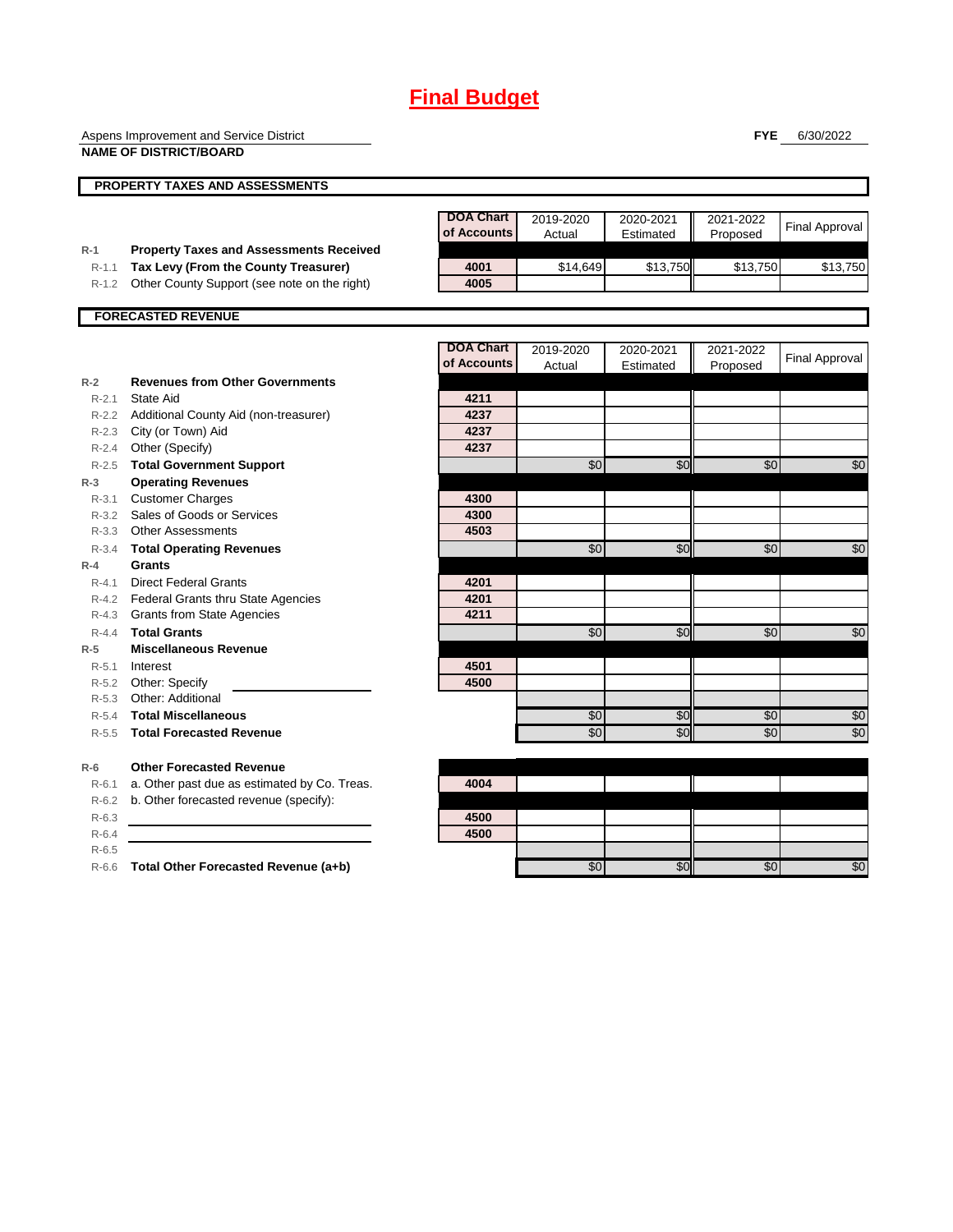### **CAPITAL OUTLAY BUDGET**

|           |                             | ui Auuu |
|-----------|-----------------------------|---------|
| E-1       | <b>Capital Outlay</b>       |         |
| $E - 1.1$ | <b>Real Property</b>        | 6201    |
| $E - 1.2$ | Vehicles                    | 6210    |
| $E-1.3$   | <b>Office Equipment</b>     | 6211    |
| $E - 1.4$ | Other (Specify)             |         |
| $E - 1.5$ |                             | 6200    |
| $E-1.6$   |                             | 6200    |
| $E - 1.7$ |                             |         |
| $E-1.8$   | <b>TOTAL CAPITAL OUTLAY</b> |         |

|           |                             | <b>DOA Chart</b> | 2019-2020 | 2020-2021 | 2021-2022 |                |
|-----------|-----------------------------|------------------|-----------|-----------|-----------|----------------|
|           |                             | of Accounts      | Actual    | Estimated | Proposed  | Final Approval |
|           | <b>Capital Outlay</b>       |                  |           |           |           |                |
| $E - 1.1$ | <b>Real Property</b>        | 6201             | \$21,802  | \$10,000  | \$20,000  | \$20,000       |
| $E-1.2$   | Vehicles                    | 6210             |           |           |           |                |
| $E - 1.3$ | Office Equipment            | 6211             |           |           |           |                |
| $E-1.4$   | Other (Specify)             |                  |           |           |           |                |
| $E-1.5$   |                             | 6200             |           |           |           |                |
| $E - 1.6$ |                             | 6200             |           |           |           |                |
| $E - 1.7$ |                             |                  |           |           |           |                |
| $E-1.8$   | <b>TOTAL CAPITAL OUTLAY</b> |                  | \$21,802  | \$10,000  | \$20,000  | \$20,000       |

#### **ADMINISTRATION BUDGET**

|           |                                      | <b>DOA Chart</b> | 2019-2020 | 2020-2021 | 2021-2022 | <b>Final Approval</b> |
|-----------|--------------------------------------|------------------|-----------|-----------|-----------|-----------------------|
|           |                                      | of Accounts      | Actual    | Estimated | Proposed  |                       |
| $E-2$     | <b>Personnel Services</b>            |                  |           |           |           |                       |
| $E - 2.1$ | Administrator                        | 7002             | \$935     | \$935     | \$935     | \$935                 |
| $E - 2.2$ | Secretary                            | 7003             |           |           |           |                       |
| $E - 2.3$ | Clerical                             | 7004             |           |           |           |                       |
| $E - 2.4$ | Other (Specify)                      |                  |           |           |           |                       |
| $E - 2.5$ |                                      | 7005             |           |           |           |                       |
| $E-2.6$   |                                      | 7005             |           |           |           |                       |
| $E - 2.7$ |                                      |                  |           |           |           |                       |
| $E-3$     | <b>Board Expenses</b>                |                  |           |           |           |                       |
| $E - 3.1$ | Travel                               | 7011             |           |           |           |                       |
| $E - 3.2$ | Mileage                              | 7012             |           |           |           |                       |
| $E - 3.3$ | Other (Specify)                      |                  |           |           |           |                       |
| $E - 3.4$ |                                      | 7013             |           |           |           |                       |
| $E - 3.5$ |                                      | 7013             |           |           |           |                       |
| $E - 3.6$ |                                      |                  |           |           |           |                       |
| $E-4$     | <b>Contractual Services</b>          |                  |           |           |           |                       |
| $E - 4.1$ | Legal                                | 7021             |           |           |           |                       |
| $E-4.2$   | Accounting/Auditing                  | 7022             |           |           |           |                       |
| $E - 4.3$ | Other (Specify)                      |                  |           |           |           |                       |
| $E-4.4$   |                                      | 7023             |           |           |           |                       |
| $E-4.5$   |                                      | 7023             |           |           |           |                       |
| $E - 4.6$ |                                      |                  |           |           |           |                       |
| $E-5$     | <b>Other Administrative Expenses</b> |                  |           |           |           |                       |
| $E - 5.1$ | <b>Office Supplies</b>               | 7031             |           |           |           |                       |
| $E - 5.2$ | Office equipment, rent & repair      | 7032             |           |           |           |                       |
| $E - 5.3$ | Education                            | 7033             |           |           |           |                       |
| $E - 5.4$ | Registrations                        | 7034             |           |           |           |                       |
| $E-5.5$   | Other (Specify)                      |                  |           |           |           |                       |
| $E-5.6$   |                                      | 7035             |           |           |           |                       |
| $E - 5.7$ |                                      | 7035             |           |           |           |                       |
| $E - 5.8$ |                                      |                  |           |           |           |                       |
| $E-6$     | <b>TOTAL ADMINISTRATION</b>          |                  | \$935     | \$935     | \$935     | \$935                 |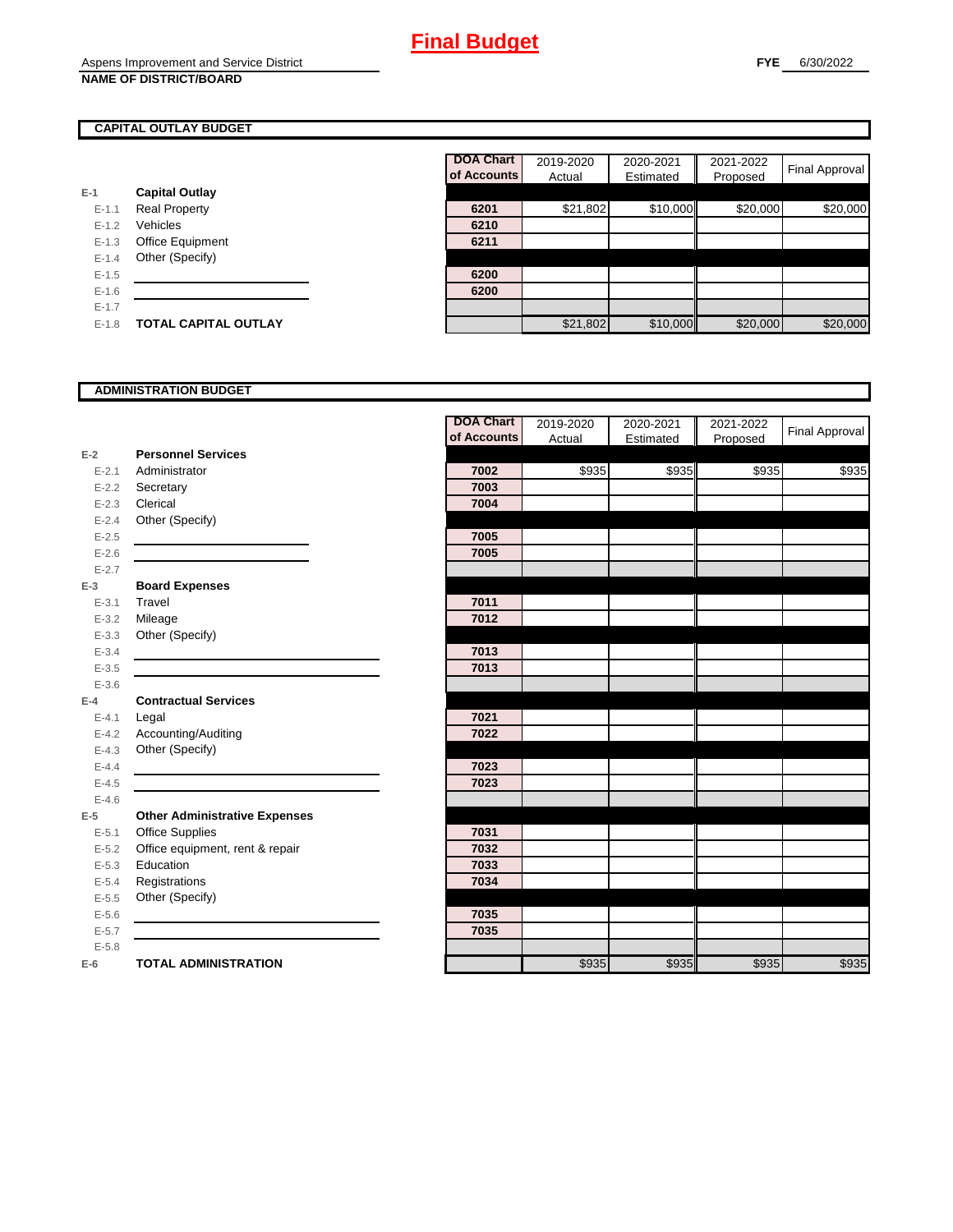### **OPERATIONS BUDGET**

|                    |                                        | ,,,,     |
|--------------------|----------------------------------------|----------|
|                    |                                        | of Accou |
| $E-7$              | <b>Personnel Services</b>              |          |
| $E - 7.1$          | <b>Wages--Operations</b>               | 7202     |
| $E - 7.2$          | Service Contracts                      | 7203     |
| $E - 7.3$          | Other (Specify)                        |          |
| $E - 7.4$          |                                        | 7204     |
| $E - 7.5$          |                                        | 7204     |
| $E - 7.6$          |                                        |          |
| $E-8$              | <b>Travel</b>                          |          |
| $E - 8.1$          | Mileage                                | 7211     |
| $E - 8.2$          | Other (Specify)                        |          |
| $E - 8.3$          |                                        | 7212     |
| $E - 8.4$          |                                        | 7212     |
| $E - 8.5$          |                                        |          |
| $E-9$              | <b>Operating supplies (List)</b>       |          |
| $E-9.1$            |                                        | 7220     |
| $E-9.2$            |                                        | 7220     |
| $E - 9.3$          |                                        | 7220     |
| $E - 9.4$          |                                        | 7220     |
| $E - 9.5$          |                                        |          |
| $E-10$             | <b>Program Services (List)</b>         |          |
| $E - 10.1$         |                                        | 7230     |
| $E-10.2$           |                                        | 7230     |
| $E-10.3$           |                                        | 7230     |
| $E-10.4$           |                                        | 7230     |
| $E-10.5$           |                                        |          |
| $E-11$             | <b>Contractual Arrangements (List)</b> |          |
| $E - 11.1$         |                                        | 7400     |
| $E-11.2$           |                                        | 7400     |
| $E-11.3$           |                                        | 7400     |
| $E-11.4$           |                                        | 7400     |
| $E-11.5$<br>$E-12$ | <b>Other operations (Specify)</b>      |          |
| $E-12.1$           | Road Widening Project                  | 7450     |
| $E-12.2$           |                                        | 7450     |
| $E-12.3$           |                                        | 7450     |
| $E-12.4$           |                                        | 7450     |
| $E-12.5$           |                                        |          |
| E-13               | <b>TOTAL OPERATIONS</b>                |          |
|                    |                                        |          |

|           |                                        | <b>DOA Chart</b><br>of Accounts | 2019-2020<br>Actual | 2020-2021<br>Estimated | 2021-2022<br>Proposed | Final Approval |
|-----------|----------------------------------------|---------------------------------|---------------------|------------------------|-----------------------|----------------|
| $E-7$     | <b>Personnel Services</b>              |                                 |                     |                        |                       |                |
| $E - 7.1$ | Wages--Operations                      | 7202                            |                     |                        |                       |                |
| $E - 7.2$ | <b>Service Contracts</b>               | 7203                            |                     |                        |                       |                |
| $E - 7.3$ | Other (Specify)                        |                                 |                     |                        |                       |                |
| $E - 7.4$ |                                        | 7204                            |                     |                        |                       |                |
| $E - 7.5$ |                                        | 7204                            |                     |                        |                       |                |
| $E - 7.6$ |                                        |                                 |                     |                        |                       |                |
| E-8       | <b>Travel</b>                          |                                 |                     |                        |                       |                |
| $E - 8.1$ | Mileage                                | 7211                            |                     |                        |                       |                |
| $E-8.2$   | Other (Specify)                        |                                 |                     |                        |                       |                |
| $E - 8.3$ |                                        | 7212                            |                     |                        |                       |                |
| $E - 8.4$ |                                        | 7212                            |                     |                        |                       |                |
| $E - 8.5$ |                                        |                                 |                     |                        |                       |                |
| E-9       | <b>Operating supplies (List)</b>       |                                 |                     |                        |                       |                |
| $E-9.1$   |                                        | 7220                            |                     |                        |                       |                |
| $E-9.2$   |                                        | 7220                            |                     |                        |                       |                |
| $E-9.3$   |                                        | 7220                            |                     |                        |                       |                |
| $E - 9.4$ |                                        | 7220                            |                     |                        |                       |                |
| $E-9.5$   |                                        |                                 |                     |                        |                       |                |
| E-10      | <b>Program Services (List)</b>         |                                 |                     |                        |                       |                |
| $E-10.1$  |                                        | 7230                            |                     |                        |                       |                |
| $E-10.2$  |                                        | 7230                            |                     |                        |                       |                |
| $E-10.3$  |                                        | 7230                            |                     |                        |                       |                |
| $E-10.4$  |                                        | 7230                            |                     |                        |                       |                |
| $E-10.5$  |                                        |                                 |                     |                        |                       |                |
| E-11      | <b>Contractual Arrangements (List)</b> |                                 |                     |                        |                       |                |
| $E-11.1$  |                                        | 7400                            |                     |                        |                       |                |
| $E-11.2$  |                                        | 7400                            |                     |                        |                       |                |
| $E-11.3$  |                                        | 7400                            |                     |                        |                       |                |
| $E-11.4$  |                                        | 7400                            |                     |                        |                       |                |
| $E-11.5$  |                                        |                                 |                     |                        |                       |                |
| E-12      | <b>Other operations (Specify)</b>      |                                 |                     |                        |                       |                |
| $E-12.1$  | Road Widening Project                  | 7450                            |                     |                        |                       | \$25,000       |
| $E-12.2$  |                                        | 7450                            |                     |                        |                       |                |
| $E-12.3$  |                                        | 7450                            |                     |                        |                       |                |
| $E-12.4$  |                                        | 7450                            |                     |                        |                       |                |
| $E-12.5$  |                                        |                                 |                     |                        |                       |                |
| E-13      | <b>TOTAL OPERATIONS</b>                |                                 | \$0                 | \$0                    | \$0                   | \$25,000       |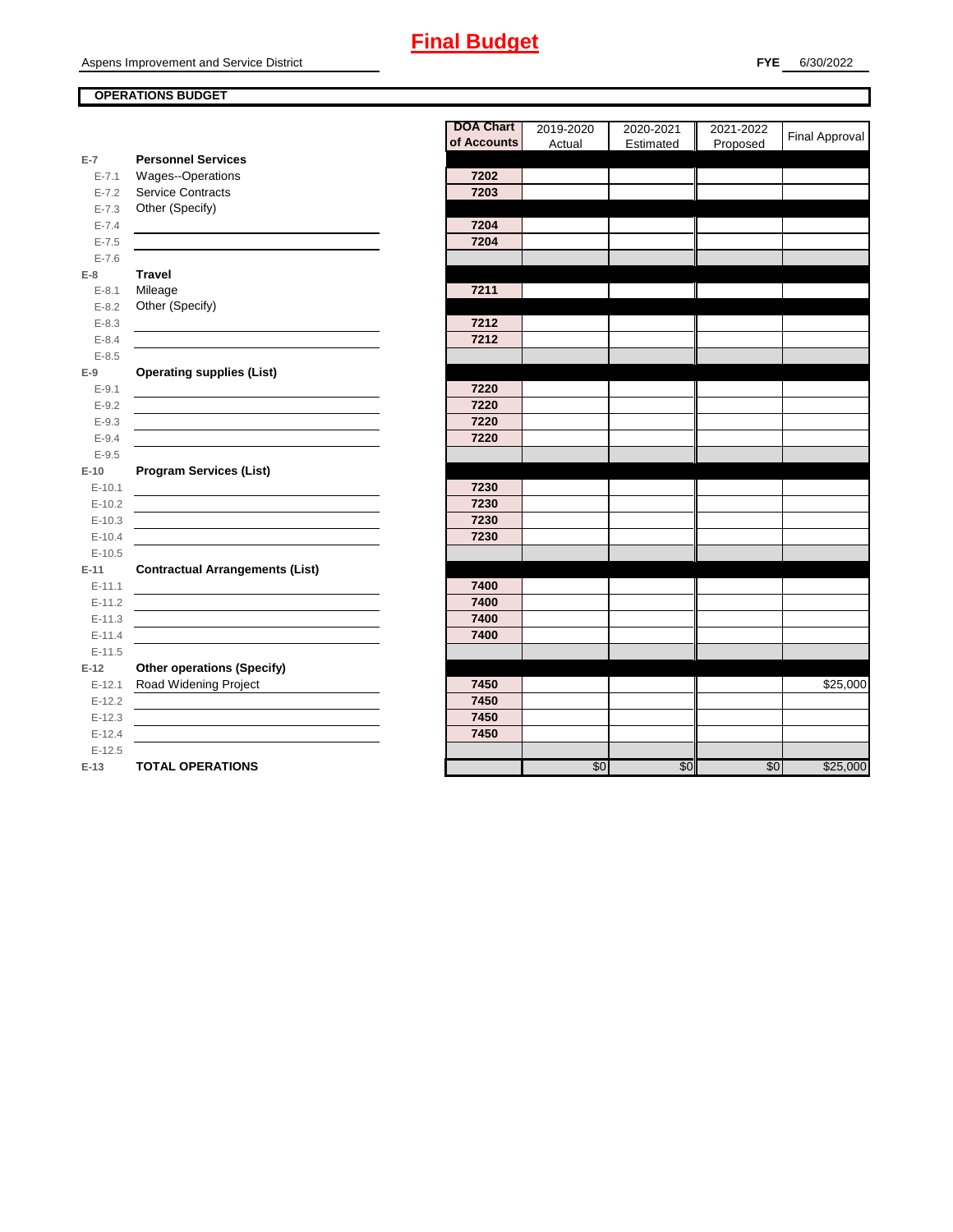### **INDIRECT COSTS BUDGET**

|          |                              | <b>DOA Chart</b> | 2019-2020 | 2020-2021 | 2021-2022 | Final Approval |
|----------|------------------------------|------------------|-----------|-----------|-----------|----------------|
|          |                              | of Accounts      | Actual    | Estimated | Proposed  |                |
| $E-14$   | Insurance                    |                  |           |           |           |                |
| $E-14.1$ | Liability                    | 7502             |           |           |           |                |
| $E-14.2$ | Buildings and vehicles       | 7503             |           |           |           |                |
| $E-14.3$ | Equipment                    | 7504             |           |           |           |                |
| $E-14.4$ | Other (Specify)              |                  |           |           |           |                |
| $E-14.5$ |                              | 7505             |           |           |           |                |
| $E-14.6$ |                              | 7505             |           |           |           |                |
| $E-14.7$ |                              |                  |           |           |           |                |
| $E-15$   | Indirect payroll costs:      |                  |           |           |           |                |
| $E-15.1$ | FICA (Social Security) taxes | 7511             |           |           |           |                |
| $E-15.2$ | <b>Workers Compensation</b>  | 7512             |           |           |           |                |
| $E-15.3$ | <b>Unemployment Taxes</b>    | 7513             |           |           |           |                |
| $E-15.4$ | Retirement                   | 7514             |           |           |           |                |
| $E-15.5$ | <b>Health Insurance</b>      | 7515             |           |           |           |                |
| $E-15.6$ | Other (Specify)              |                  |           |           |           |                |
| $E-15.7$ |                              | 7516             |           |           |           |                |
| $E-15.8$ |                              | 7516             |           |           |           |                |
| $E-15.9$ |                              |                  |           |           |           |                |
|          |                              |                  |           |           |           |                |
| $E-17$   | <b>TOTAL INDIRECT COSTS</b>  |                  | \$0       | \$0       | \$0       | \$0            |

#### **DEBT SERVICE BUDGET**

| D-1 | <b>Debt Service</b> |  |
|-----|---------------------|--|
|     |                     |  |

D-1.1 **Principal** 

D-1.2 **Interest** 

D-1.3 **Fees** 

**D-2 TOTAL DEBT SERVICE** 

| DOA Chart   | 2019-2020 | 2020-2021 | 2021-2022 |                |
|-------------|-----------|-----------|-----------|----------------|
| of Accounts | Actual    | Estimated | Proposed  | Final Approval |
|             |           |           |           |                |
| 6401        |           |           |           | \$5,600        |
| 6410        |           |           |           | \$400          |
| 6420        |           |           |           |                |
|             |           |           | \$0       | \$6,000        |